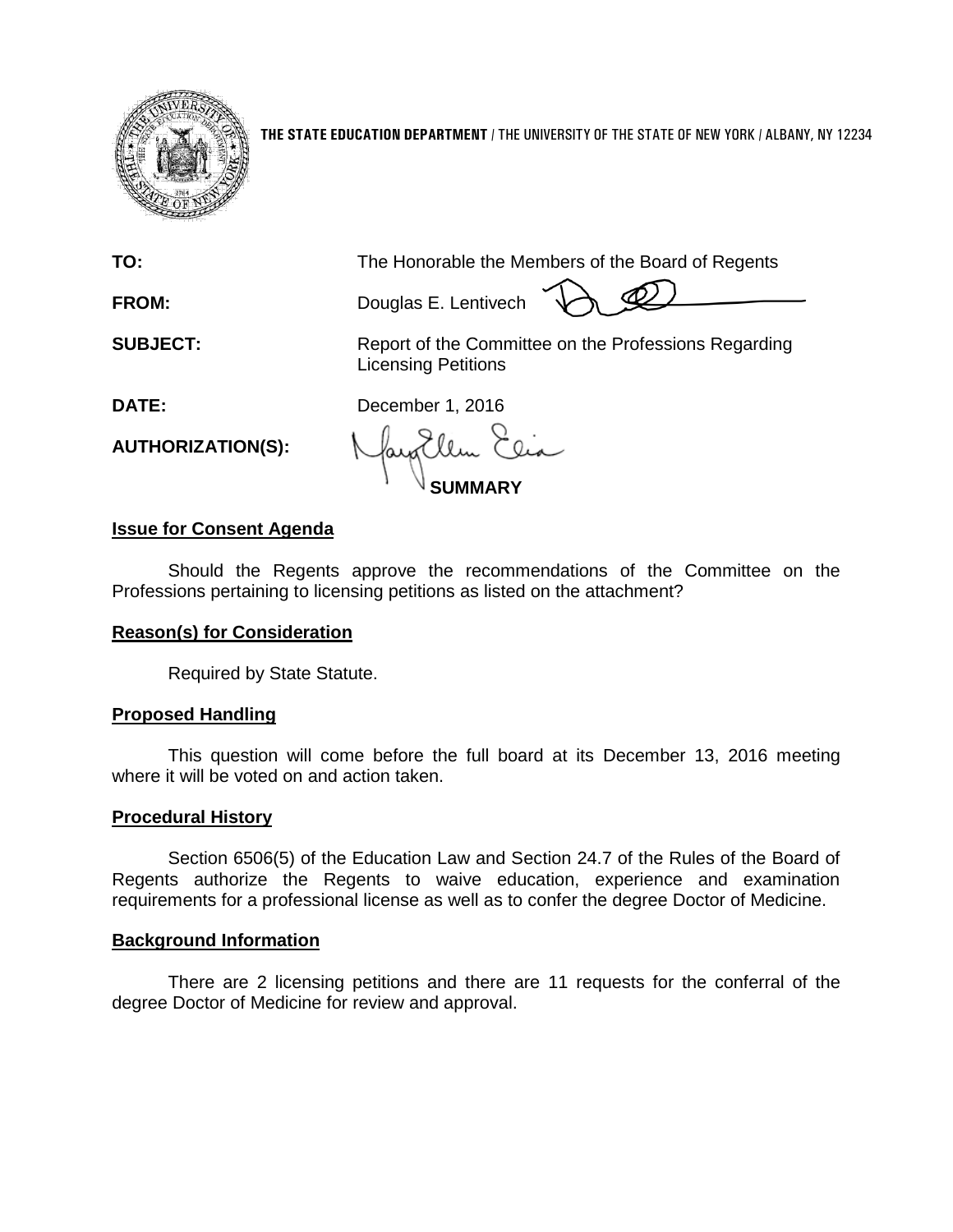### **Recommendation**

It is recommended that the Regents approve the recommendations of the Committee on the Professions regarding the licensing petitions and the degree conferrals.

#### **Timetable for Implementation**

Approval of the Committee on the Professions' recommendations will be effective December 13, 2016.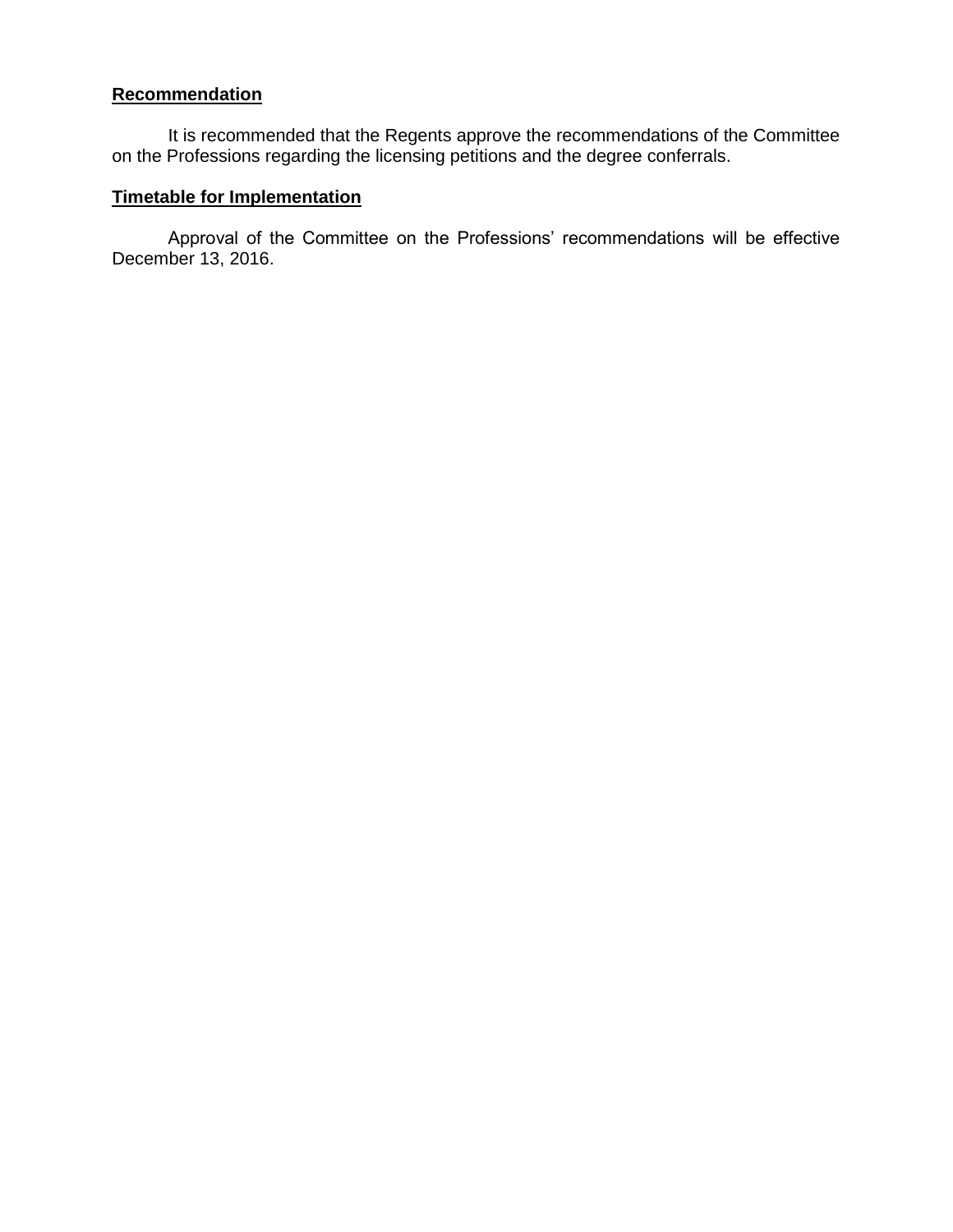| Cases Presented to Board of Regents on December 13, 2016 |                      |              |                   |                    | <b>SUMMARY REPORT</b> |            |                                               |                                  |
|----------------------------------------------------------|----------------------|--------------|-------------------|--------------------|-----------------------|------------|-----------------------------------------------|----------------------------------|
| <b>PROFESSION</b>                                        | <b>EDUCATION</b>     |              |                   | <b>EXAMINATION</b> |                       |            |                                               |                                  |
|                                                          | Pre-<br>Professional | Professional | Post-<br>Graduate | Proficiency        | Licensing             | Experience | <b>Confer Degree</b><br>Doctor of<br>Medicine | Three-Year<br>Limited<br>License |
| <b>Certified Public</b><br>Accountancy                   |                      |              |                   |                    | 16-21-07              |            |                                               |                                  |
| Dentistry                                                | 16-17-50             | 16-17-50     |                   |                    |                       |            |                                               |                                  |
| Medicine                                                 |                      |              |                   |                    | 16-94-60              |            | 16-157-60C<br>to<br>16-167-60C                |                                  |
| OTHER:                                                   |                      |              |                   |                    |                       |            | Total for fiscal year to date:                | 361                              |
|                                                          |                      |              |                   |                    |                       |            | Total for calendar year to date:              | 178                              |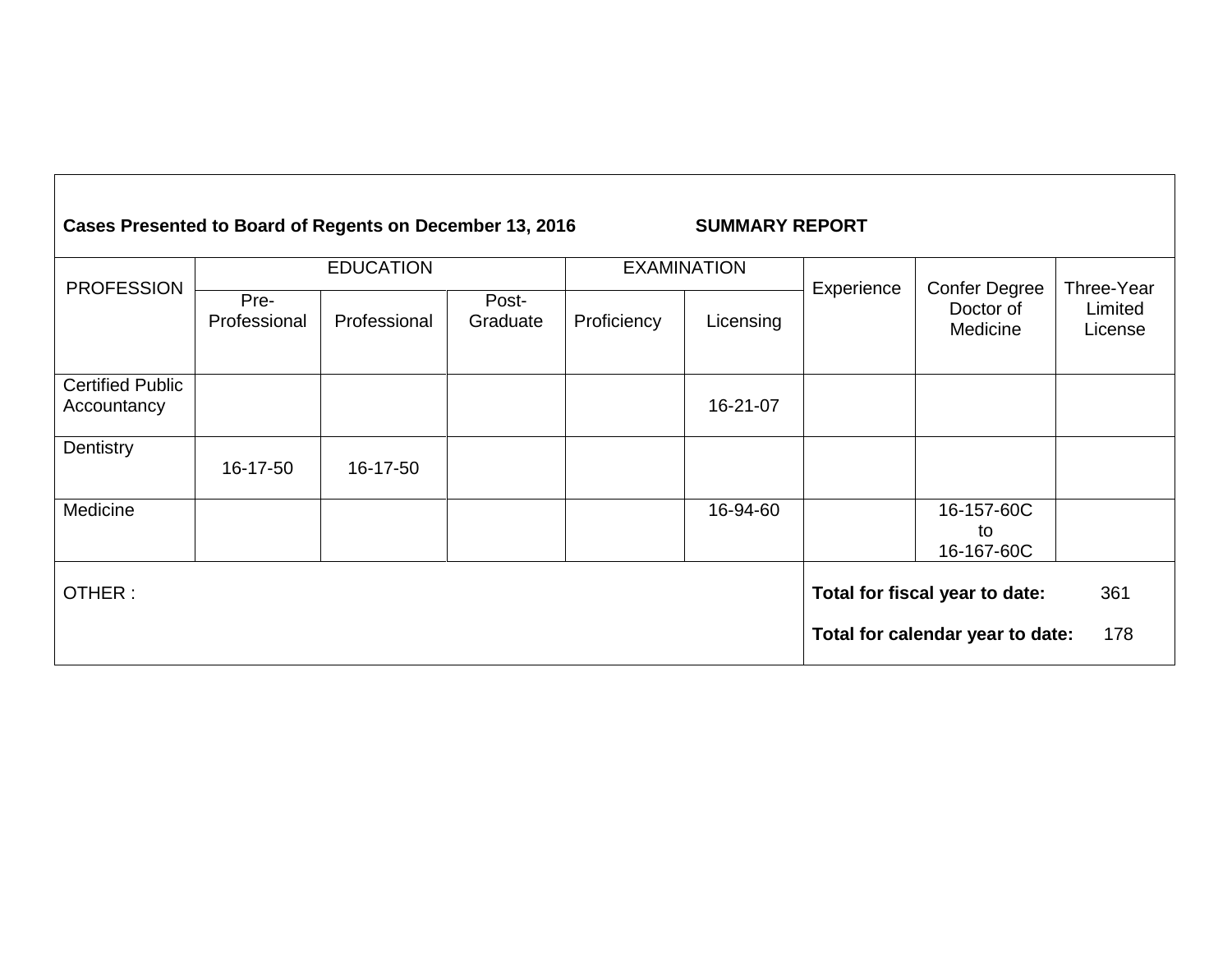#### **CERTIFIED PUBLIC ACCOUNTANCY**

16-21-07 Heena Rana

Petition for: Acceptance of passing grades on the Uniform Certified Public Accountancy Examination.

Statement of Problem: Ms. Rana is an applicant for licensure as a CPA in New York State. She was licensed as a CPA in New Jersey on April 1, 2016 under a conditioning requirement for passing the CPA Examination that is different than New York State's conditioning requirement. Since she has only been licensed since April 2016, Ms. Rana does not have the four years of post-licensure experience that are required to qualify for licensure by endorsement in NYS. Therefore, she must petition the Committee to accept her passing Examination scores from New Jersey.

Ms. Rana passed the Financial Accounting and Reporting (FAR) section of the Examination in December 2012. Under NYS' conditioning requirement, she needed to pass the remaining three sections of the Examination by June 30, 2014 to retain credit for FAR. Ms. Rena passed Regulation (REG) in May 2013 and Auditing and Attestation (AUD) in October 2013, both within NYS' conditioning period. She did not pass Business Environment and Concepts (BEC) until July 18, 2014, 18 days outside of NYS' conditioning period. Ms. Rana sat for BEC three times (December 2013, February 2014 and May 2014) before passing BEC in July 2014.

The New Jersey Board for Accountancy generally requires that the four sections of the Examination be passed within an 18-month period, similar to NYS. However, they approved the waiver of that requirement in Ms. Rana's case because she experienced interruptions by testing center staff during the BEC Examination sitting in May 2014.

Given that the Board of Regents has approved waivers of the conditioning period for NYS candidates when they experience interruptions at the Examination site, and the fact that New Jersey has accepted Ms. Rana's Examination scores outside of the 18-month conditioning period, the Executive Secretary of the State Board for Public Accountancy supports her petition to waive the 18-month requirement to pass all four parts of the Uniform CPA Examination.

| <b>APPLICABLE REQUIREMENTS:</b>                                                         | <b>QUALIFICATIONS:</b>                                                                                                                                                                               |
|-----------------------------------------------------------------------------------------|------------------------------------------------------------------------------------------------------------------------------------------------------------------------------------------------------|
| Section 7404 of Education Law and Part 70<br>of the Commissioner's Regulations require: |                                                                                                                                                                                                      |
| (1) A bachelor's or higher degree based on<br>a program in accountancy.                 | (1) Veer Narmad South Gujarat University,<br>Surat, India, Bachelor of Commerce, April<br>1992; Maharaja Sayajirao University of<br>Baroda, Baroda, India, Master<br>_of<br>Commerce, February 1995. |
| (2) Passing scores on the Uniform CPA<br>Examination.                                   | Financial<br>(2)(a)<br>December 2012:<br>Accounting and Reporting (passing score).                                                                                                                   |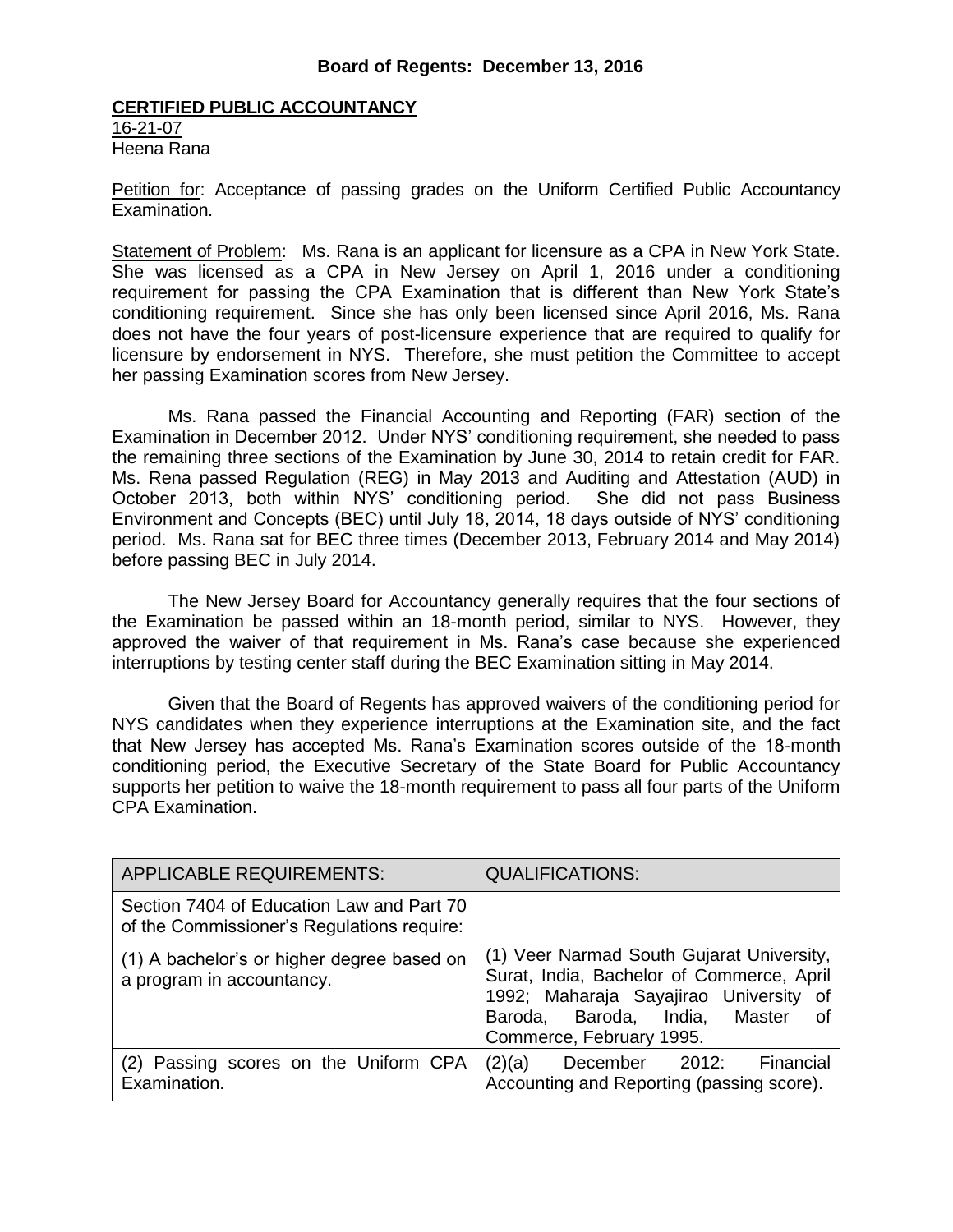|                                           | May 2013: Regulation (passing<br>(2)(b)<br>score).                                                                               |
|-------------------------------------------|----------------------------------------------------------------------------------------------------------------------------------|
|                                           | August 2013: Auditing<br>(2)(c)<br>and<br>Attestation (failing score); October 2013<br>(passing score).                          |
|                                           | (2)(d) December 2013, February and May<br>2014: Business Environment and Concepts<br>(failing scores); July 2014 passing score). |
| (3) Two years of satisfactory experience. | $\left( 3\right)$                                                                                                                |

RECOMMENDATION: The Committee on the Professions, in concurrence with the Executive Secretary of the State Board for Public Accountancy, recommends that the applicant's petition for acceptance of passing grades on the Uniform CPA Examination be accepted.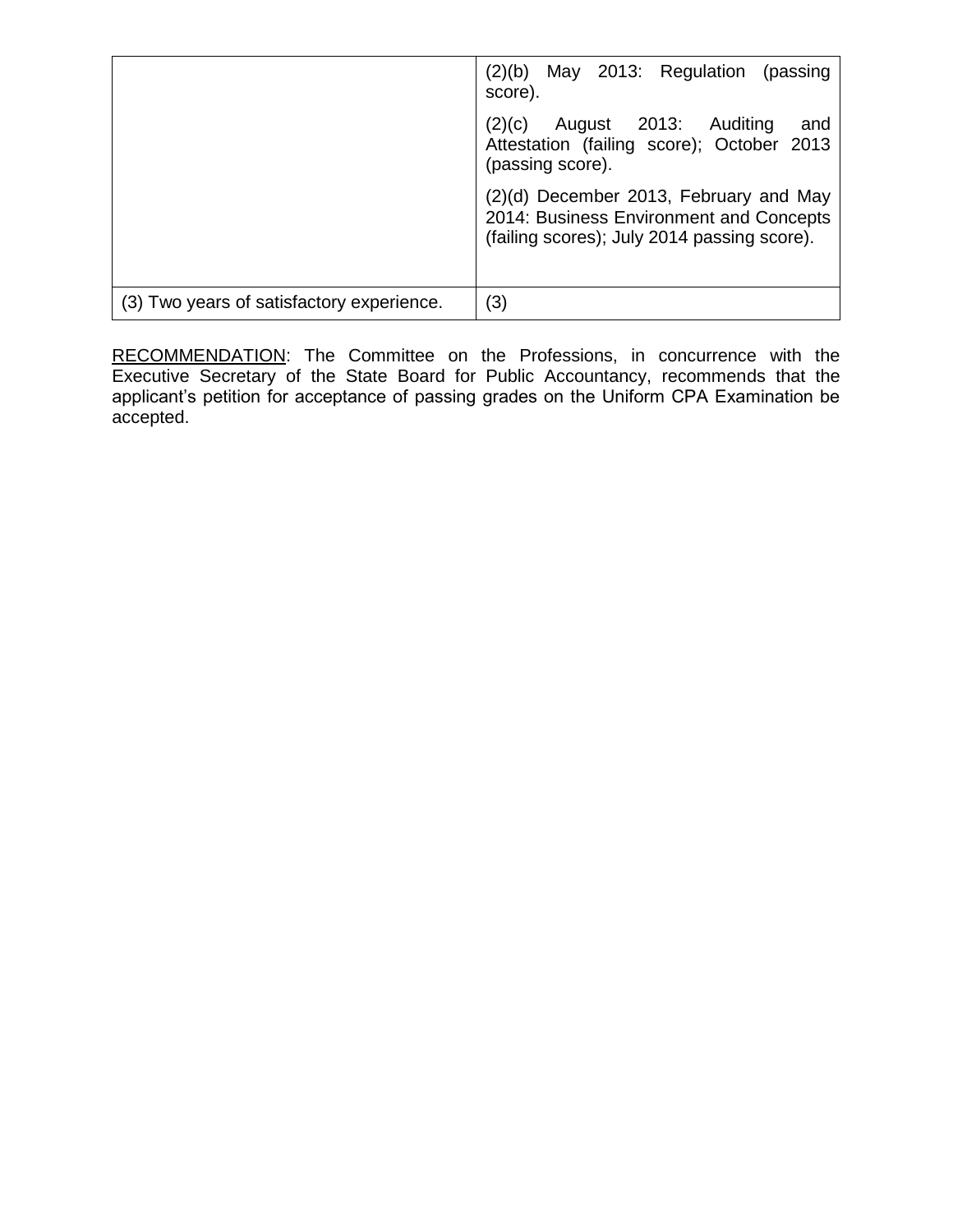### **DENTISTRY**

16-17-50 Virginia Yanez Fontenla Rochester, NY

(Universidad Alfonso X "El Sabio," Facultad de Ciencias, Madrid, Spain, Licenciado en Odontologia, July 2012)

Petition for: Acceptance of education.

Statement of Problem: Regulations of the Commissioner require an applicant for licensure in dentistry to complete an acceptable preprofessional education program of at least two years in length (including courses in general chemistry, organic chemistry, biology or zoology, and physics) and an acceptable professional dental education program of at least four years in length, for a total of six years of preprofessional and professional education.

Dr. Yanez Fontenla completed a five-year combined preprofessional and professional dental education program at Universidad Alfonso X "El Sabio" in Madrid, Spain. Therefore, she lacks one year of education which is in the preprofessional area.

However, Dr. Yanez Fontenla also completed a one-year Community Dentistry Fellowship from June 2013 to June 2014 at University of Rochester Eastman Institute for Oral Health in Rochester, New York. The Executive Secretary for the State Board for Dentistry recommends that these studies be considered to fulfill the one year of required preprofessional education.

Additionally, an applicant who completed a program of dental education in an unregistered or unaccredited dental school must complete the required two academic years of study in an accredited dental school program, culminating in certification that the applicant has achieved the level of knowledge and clinical proficiency expected of a graduate of that school. Dr. Yanez Fontenla enrolled in a two-year Advanced Education in General Dentistry program at the Eastman Institute for Oral Health of the University of Rochester and completed the program in June 2016. This program is acknowledged by the State Board for Dentistry as the substantial equivalent of the two-year program required in Regulation.

| <b>APPLICABLE REQUIREMENTS:</b>                                                                                                                                         | <b>QUALIFICATIONS:</b>                                                                                                                                                   |
|-------------------------------------------------------------------------------------------------------------------------------------------------------------------------|--------------------------------------------------------------------------------------------------------------------------------------------------------------------------|
| Section 61 of the Regulations of the<br>Commissioner of Education<br>and<br>$\S24.3(a)(2)$ of the Rules of the Board of<br>Regents                                      |                                                                                                                                                                          |
| $(1)$ Not less than 60 semester hours of<br>preprofessional education including<br>courses in general chemistry, organic<br>chemistry, biology or zoology, and physics. | (1)(a) One year Community Dentistry<br>Fellowship from June 2013 to June 2014 at<br>University of Rochester Eastman Institute<br>for Oral Health in Rochester, New York. |
|                                                                                                                                                                         | Additional<br>(1)(b)<br>included<br>year<br>$\mathsf{I}$<br>professional education listed below.                                                                         |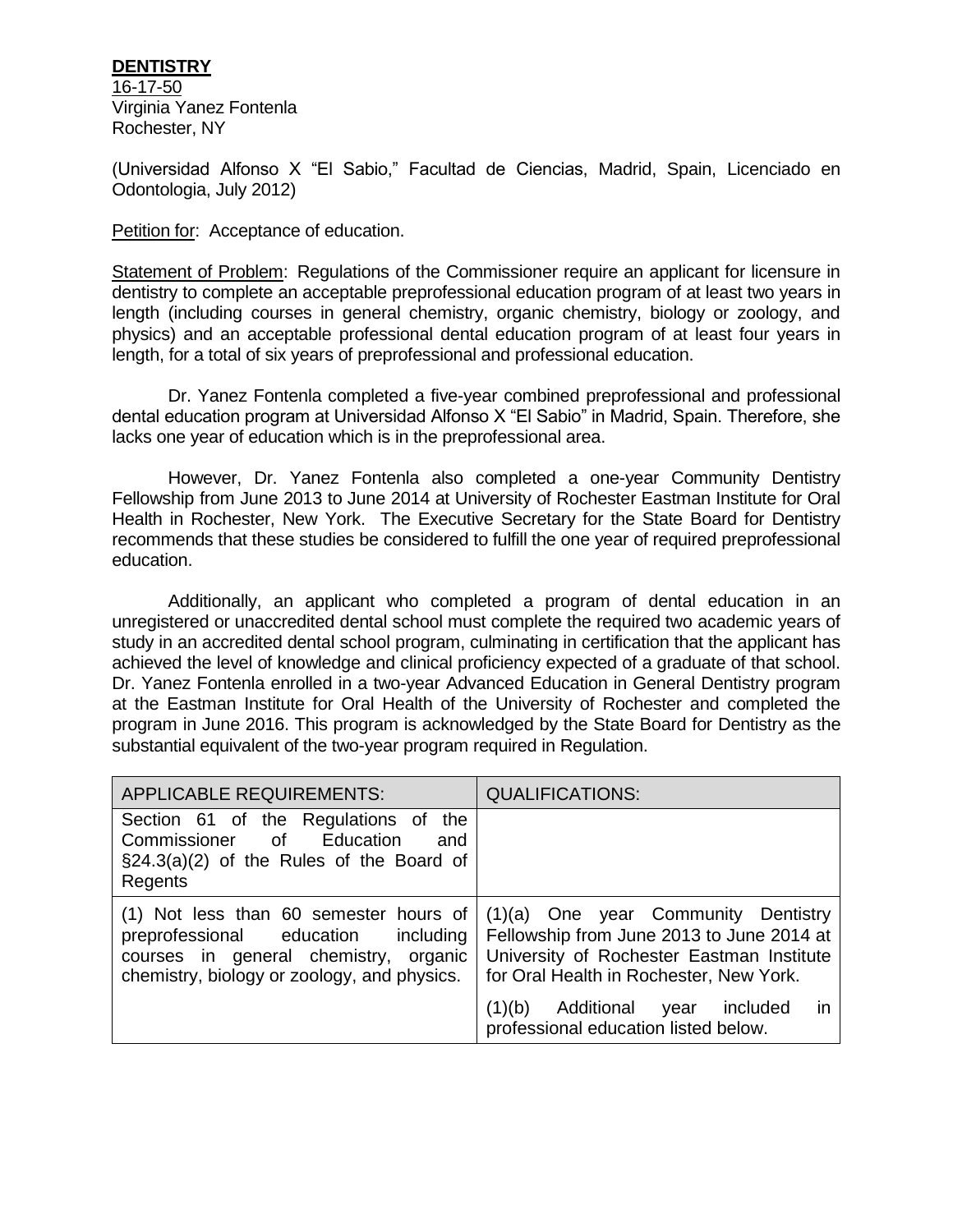| (2) Four academic<br>years of dental<br>education culminating in a degree in an<br>acceptable dental school.                                                                                                                                             | (2) Five years of combined acceptable<br>preprofessional and professional dental<br>education culminating in a Licenciado en<br>Odontologia at Universidad Alfonso X "El<br>Sabio" in Madrid, Spain, July 2012. |
|----------------------------------------------------------------------------------------------------------------------------------------------------------------------------------------------------------------------------------------------------------|-----------------------------------------------------------------------------------------------------------------------------------------------------------------------------------------------------------------|
| (3) Two academic years of study in an<br>accredited dental school program<br>culminating in certification that<br>the<br>applicant has achieved the level<br>of<br>knowledge<br>clinical<br>proficiency<br>and<br>expected of a graduate of that school. | (3) Two-year Advanced Education in<br>General Dentistry at the University of<br>Rochester, Eastman Institute for Oral<br>Health, Rochester, New York, June 2014<br>through June 2016.                           |
| (4) Satisfactory scores on Parts I and II of<br>the National Dental Board Examinations.                                                                                                                                                                  | (4)                                                                                                                                                                                                             |
| (5) Acceptable clinically-based dental<br>residency program of at least one year's<br>duration.                                                                                                                                                          | (5)                                                                                                                                                                                                             |
| (6) United States citizen or alien lawfully<br>admitted for permanent residence in the<br><b>United States.</b>                                                                                                                                          | (6)                                                                                                                                                                                                             |
| (7) Evidence of the required course in the<br>identification and reporting of child abuse<br>and maltreatment.                                                                                                                                           | (7)                                                                                                                                                                                                             |

RECOMMENDATION: The Committee on the Professions, in concurrence with the Executive Secretary of the State Board for Dentistry, recommends that the applicant's professional education requirements be considered fulfilled.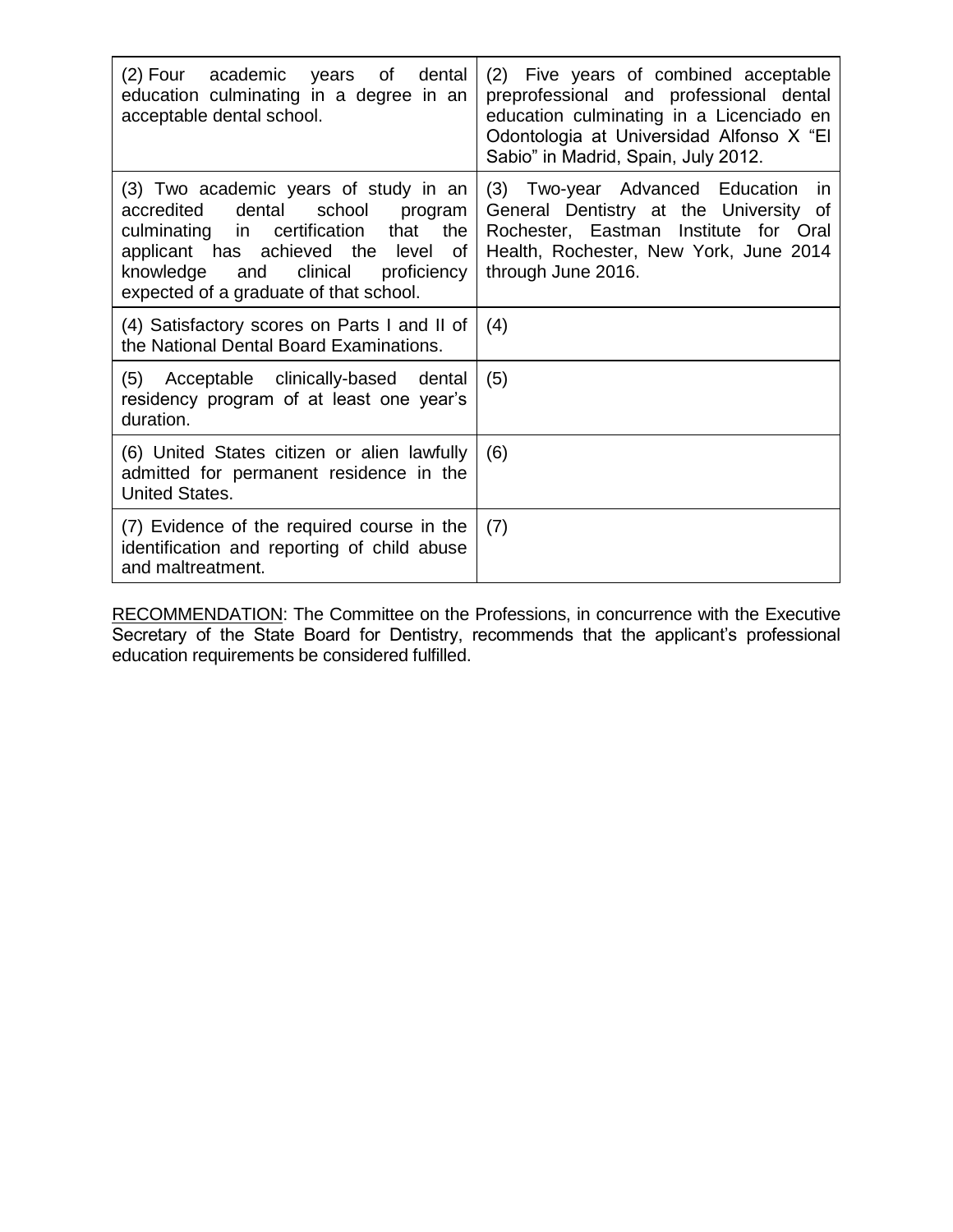## **MEDICINE – Revised 12/13/16**

Roberto Hernandez-Alejandro London, Ontario, Canada

Petition for: Waiver of the education requirement for licensure as a physician as well as acceptance of unaccredited postgraduate training.

Statement of Problem: Dr. Roberto Hernandez-Alejandro is seeking physician licensure but is lacking certain elements typically provided as evidence that education and licensure examination are satisfied. Dr. Hernandez-Alejandro graduated from a medical school in Mexico and was granted licensure as a physician in Mexico. While his medical degree program is acceptable for licensure, there are issues related to education proficiency exam and licensure exam requirements.

Commissioner's Regulations (C.R.) §60.1(a) specifies that applicants for initial licensure who completed non-LCME accredited programs are required to pass a satisfactory proficiency examination as part of the education requirement. For foreign applicants, the Department traditionally accepts Educational Commission for Foreign Medical Graduates (ECFMG) certification as a satisfactory proficiency examination. Dr. Hernandez Alejandro is not ECFMG-certified.

NYS licensure applicants are also required to complete an acceptable examination sequence pursuant to C.R. §60.4, such as the USMLE or FLEX exam sequences. Dr. Hernandez Alejandro has not completed an acceptable examination sequence. Department staff have researched the licensure requirements of foreign countries and found that certain countries, including Mexico, do not require an examination for licensure.

In addition, applicants from non-LCME accredited programs are required to complete at least three years of approved postgraduate training (PGT) pursuant to C.R. §60.3(b)(2). Dr. Roberto Hernandez-Alejandro has not completed three years of accredited PGT. As such, he is petitioning for the Committee on the Professions (COP) to accept his unaccredited training on a pro-rata basis as stipulated in C.R. §60.3 (d).

Therefore, given that he doesn't meet the examination requirement as outlined in regulations, Dr. Hernandez-Alejandro (in addition to petitioning the COP for acceptance of his unaccredited PGT as noted in part 3 of the table below) is requesting a waiver of the examination requirement under Education Law (E.L.) §6506(5).

E.L. §6506(5) provides that in supervising the admission to and the practice of the professions, the Board of Regents may waive education, experience, and examination requirements for a professional license prescribed in the article relating to the profession, provided the Board of Regents shall be satisfied that the requirements of such article have been substantially met.

Dr. Hernandez-Alejandro reports many years of experience and scholarly activity, and holds medical licenses in Mexico and Canada (2003-present). Dr. Hernandez-Alejandro's sponsors at University of Rochester School of Medicine in Rochester have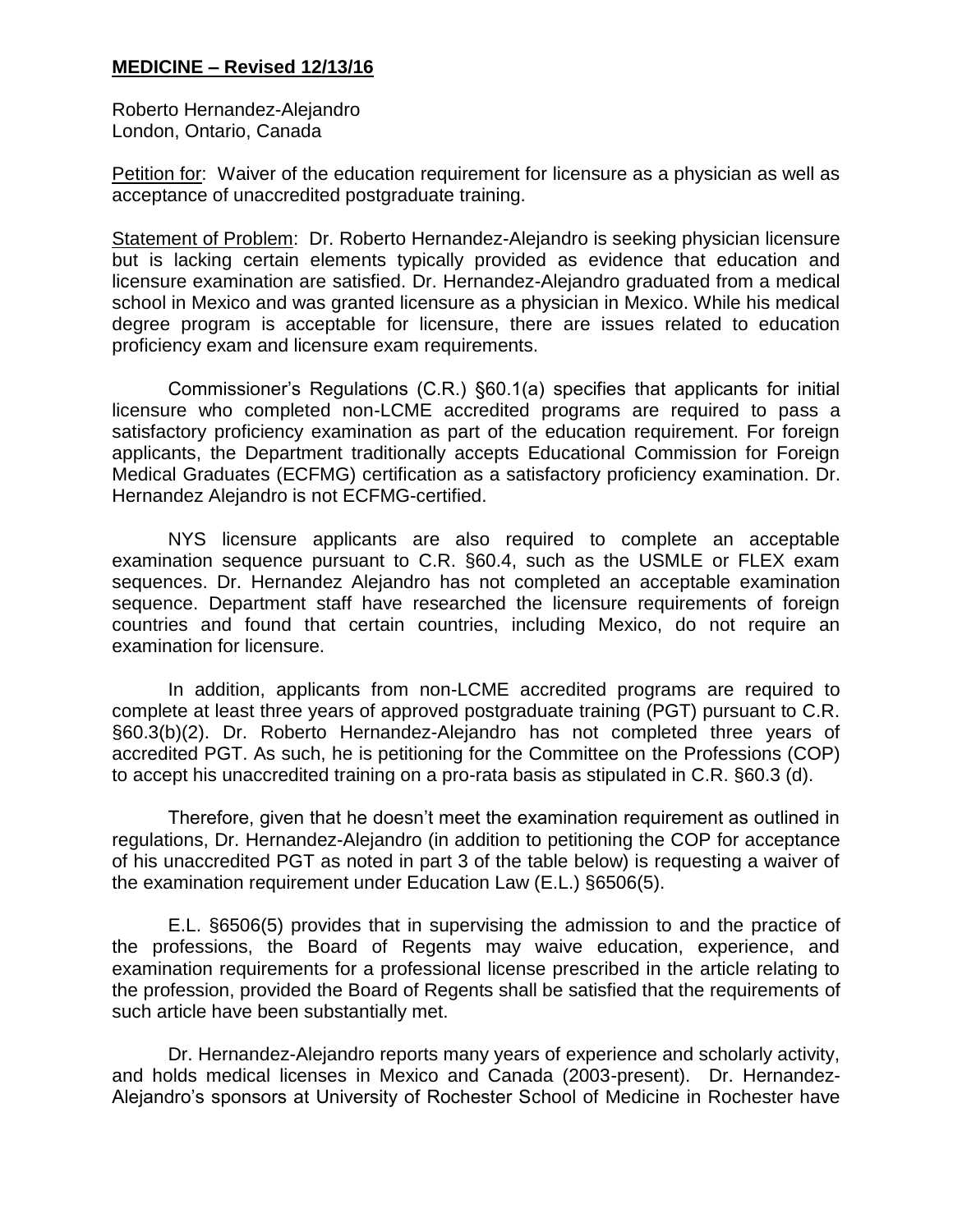attested to his significant professional achievements which, according to Dr, Hernandez-Alejandro's C.V., include numerous awards and honors, and over 50 published articles which he co-authored. He is a Fellow in Royal College of Physicians and Surgeons Canada; Member of American College of Surgeons; Member of American Society of Transplant Surgeons and many other international medical, surgical, and transplant societies.

Dr. Hernandez-Alejandro is an internationally recognized expert in living donor transplants. Dr. Hernandez-Alejandro served as the Surgical Director of the Liver Transplant and Hepatobiliary Surgery at London Health Sciences Center in London, Ontario, which oversees an average of 70 liver transplants per year with a patient survival rate of 95%. The Department has received letters of endorsement from prominent physicians across the state indicating that Dr. Hernandez-Alejandro has a unique set of skills in living donor transplants, Donation after Cardiac Death (DCD), and Associating Liver Partition with Portal Vein Ligation (ALPPS) that will help the State of New York address the issue of severe donor organ shortages. He has performed at least 13 successful transplants in this state while under the supervision of a prestigious medical hospital. His specialized unique liver transplant technique represents a novel area of practice that is directly relevant to the state's needs. His expertise in expanding the donor pool through innovation is critical to the citizens of New York to try to manage an organ shortage that precludes eligible patients from having life-saving treatments available to them.

| <b>APPLICABLE REQUIREMENTS:</b>                                                                                                                                                                                                                                                       | <b>QUALIFICATIONS:</b>                                                                                                                                    |
|---------------------------------------------------------------------------------------------------------------------------------------------------------------------------------------------------------------------------------------------------------------------------------------|-----------------------------------------------------------------------------------------------------------------------------------------------------------|
| E.L. §6524 and Part 60 of the<br>Commissioner's Regulations require:                                                                                                                                                                                                                  |                                                                                                                                                           |
| (1) Six years of postsecondary education,<br>including at least 32 months of medical<br>education in a medical program<br>recognized by the appropriate civil<br>authorities of the country in which the<br>school is located as an acceptable<br>educational program for physicians. | (1) Licenciado, La Salle University,<br>Mexico City, Mexico, 1995.                                                                                        |
| (2) Proficiency examination.                                                                                                                                                                                                                                                          | (2) See Statement of Problem                                                                                                                              |
| (3) Three years of approved<br>postgraduate hospital training.                                                                                                                                                                                                                        | (3)(a) Residency in Surgery at the<br>National Medical Centre XXI Centre in<br>Mexico City, Mexico from March 1997 to<br>February 2001.                   |
|                                                                                                                                                                                                                                                                                       | (3)(b) Clinical transplant fellowship at the<br>University of Calgary in Alberta, Canada<br>from August 2003 to July 2005.                                |
|                                                                                                                                                                                                                                                                                       | (3)(c) Fellowship in transplant surgery at<br>London Health Sciences Centre/Western<br>University in Ontario, Canada from July<br>2006 through June 2008. |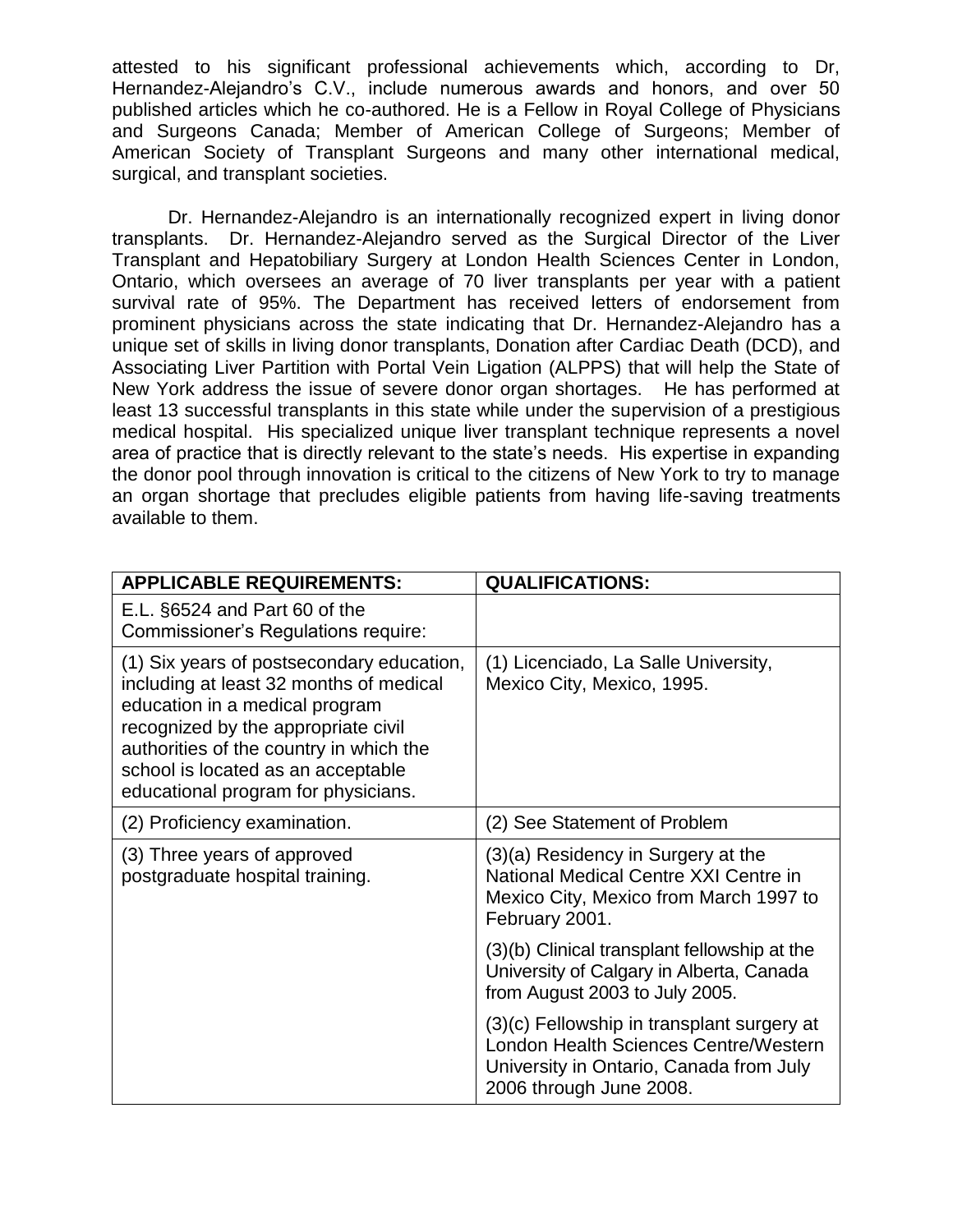| (4) Licensing examinations.                                                                                    | (4) See Statement of Problem |
|----------------------------------------------------------------------------------------------------------------|------------------------------|
| (5) United States citizen or alien lawfully<br>admitted for permanent resident status in<br>the United States. | (5) documented in file       |
| (6) Evidence of good moral character.                                                                          | (6)                          |
| (7) Course in the identification of child<br>abuse and maltreatment.                                           | (7) documented in file       |

RECOMMENDATION: Based on Dr. Hernandez-Alejandro's qualifications and these novel, unique and exceptional circumstances, the Committee on the Professions recommends that the applicant's petition for waiver of proficiency and licensing examinations be forwarded to the Board of Regents for consideration and final determination.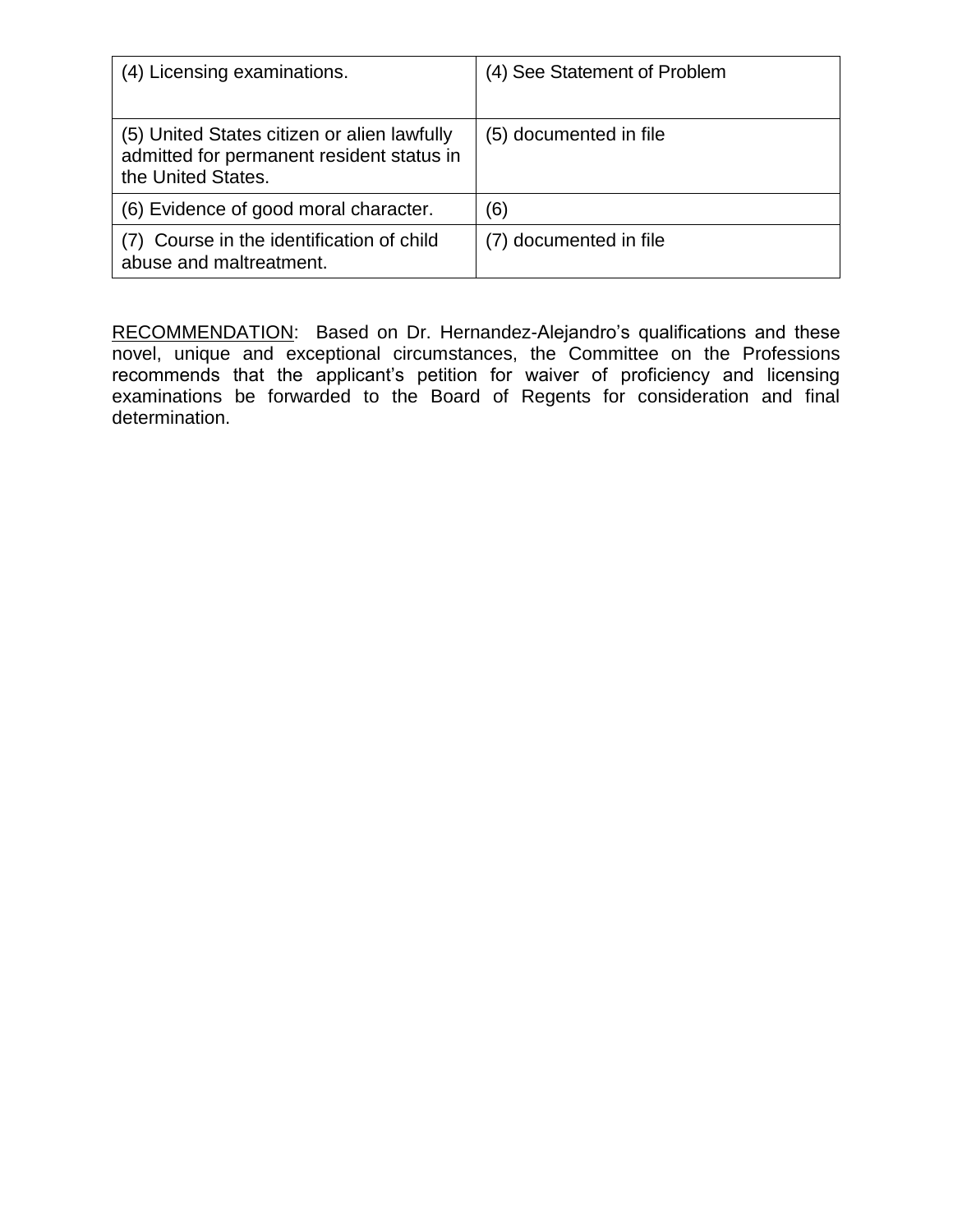#### **MEDICINE**

Petition for: Conferral of the degree Doctor of Medicine (M.D.) pursuant to Section 6529 of the Education Law.

Summary Statement: The petitioners listed below are all graduates of foreign medical schools who have been licensed in New York.

The applicable requirements of Section 3.57 of the Rules of the Board of Regents require completion of a medical education program in a foreign medical school satisfactory to the Department which does not grant the degree Doctor of Medicine (M.D.), and in which the philosophy and curriculum were equivalent, as determined by the Department in accordance with the policy of the Board of Regents, to those in programs leading to the degree Doctor of Medicine (M.D.) at medical schools in the United States satisfactory to, or registered by, the Board of Regents and the Department. Secondly, petitioners must have licensure to practice medicine in New York State in accordance with provisions of Section 6524 or 6528 of the Education Law or their equivalent as determined by the Board of Regents pursuant to their authority under Section 6506 of the Education Law.

| <b>NAME OF PETITIONER</b> | <b>QUALIFICATIONS</b>                              |
|---------------------------|----------------------------------------------------|
| 16-157-60C                | M.G.R.<br>(1) Tamilnadu Dr.<br>Medical             |
| Rajbabu Krishnamoorthy    | University, Chennai, India, Bachelor of            |
| Horseheads, NY 14845      | Medicine,<br><b>Bachelor</b><br>of<br>Surgery,     |
|                           | 03/21/96                                           |
|                           | (2) License# 286654, Issued 10/03/16               |
| 16-158-60C                | (1) GOA Medical College & Hospital, Goa            |
| <b>Shamee Mane</b>        | India, Bachelor of Medicine, Bachelor              |
| Albany, NY 12206          | of Surgery 02/18/95                                |
|                           | (2) License# 286562, Issued 09/20/16               |
| 16-159-60C                | (1) Sri Ramachandra Medical College,               |
| Balaji Pratap             | Chennai, India, Bachelor of Medicine,              |
| Middletown, NY 10941      | Bachelor of Surgery 03/16/07                       |
|                           | (2) License #271989, Issued on 08/23/13            |
| 16-160-60C                | (1) Carol Davila University of Medicine and        |
| <b>Gabriel Purice</b>     | Pharmacy, Bucharest, Romania,                      |
| Pelham, NY 10803          | Physician, 05/31/07                                |
|                           | (2) License #270988, Issued on 06/25/13            |
| 16-161-60C                | (1) University of Delhi, Delhi, India,             |
| Rahul Sao                 | Bachelor of Medicine, Bachelor of                  |
| Elmsford, NY 10523        | Surgery, 08/19/11                                  |
|                           | (2) License # 286448, Issued on 09/09/16           |
| 16-162-60C                | (1) Hannover Medical School, Hanover,              |
| <b>Thomas Schwaab</b>     | Germany, Examination in Medicine                   |
| Amherst, NY 14226         | Certificate 11/09/99                               |
|                           | (2) License # 266670, issued on 09/14/12           |
| 16-163-60C                | of Athens<br>(1) University<br>School<br><b>of</b> |
| Konstantinos Spaniolas    | Medicine, Athens, Greece, Diploma in               |
| Smithtown, NY 11787       | Medicine 12/06/04                                  |
|                           | (2) License #286029 issued 08/04/16                |
| 16-164-60C                | (1) Coimbatore Medical College Hospital,           |
| Usha Venugopal            | Tamilnadu, India,<br><b>Bachelor</b><br>of         |